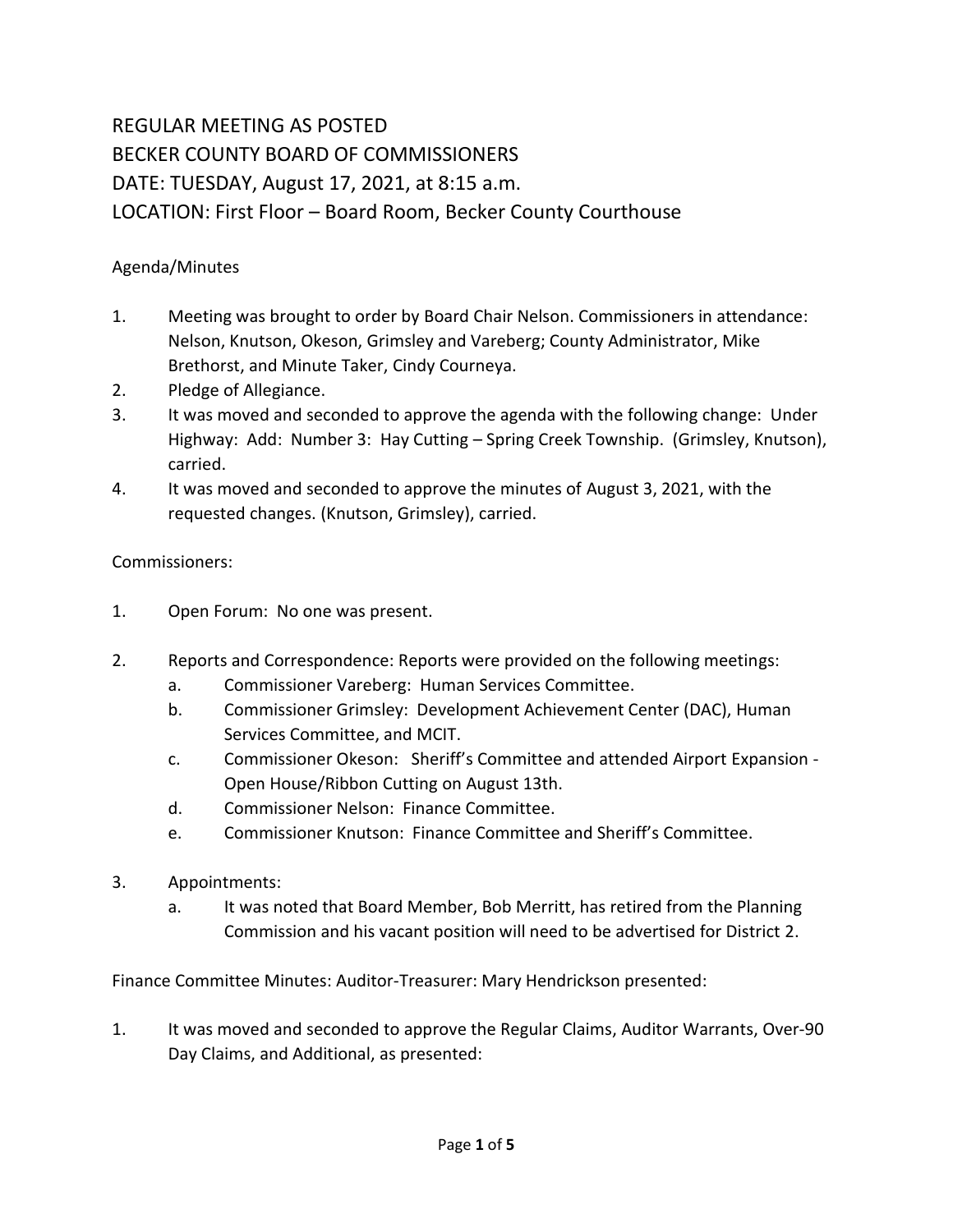- a. Auditor Warrants (Tuesday Bills):
	- i. 08/03/2021 in the amount of \$70,149.29
	- ii. 08/10/2021 in the amount of \$59,812.36 for a total amount of  $\qquad$  \$ 129,961.65
- b. Over-90 Days:
	- i. Aramark dated  $02/03/04/2021$  in the amount of \$381.94 (invoices were lost).
	- ii. Central Door & Hardware dated 03/09/2021 in the amount of \$483.00 (just turned in).
	- iii. LiftOff dated 12/02/2020 in the amount of \$200.00 (invoice just received).
	- iv. Further dated 04/05/2021 in the amount of \$858.40 (invoice just turned in).
	- v. Graybar dated 03/06/2021 in the amount of \$265.91 (invoice just turned in).
	- vi. MR Sign dated  $03/19/2021$  in the amount of \$12,143.16 (invoice just turned in).
	- vii. MEND Correctional dated  $01/01/2021$  in the amount of \$16,634.50 (lost invoice).
	- viii.MCCC dated 04/13/2021 in the amount of \$125.00 (invoice just misplaced).
	- ix. MnDOC dated  $04/08/2021$  in the amount of \$1,245.00 (invoice just turned in).
	- x. Nardini dated 04/22/2021 in the amount of \$340.15 (invoice just turned in).
	- xi. O'Day dated  $04/29/2021$  in the amount of \$657.00 (invoice just turned in). for a total of  $$33,334.06$
- c. Additional:
	- i. Zoning credit card charge missing receipt in the amount of \$28.04.
	- ii. Sheriff's Dept. credit card charge missing receipt in the amount of \$36.54. for a total of \$64.58

(Knutson, Okeson), carried.

- 2. It was moved and seconded to approve the Human Services claims for Human Services, Public Health, and Transit, as presented. (Grimsley, Okeson), carried.
- 3. It was moved and seconded to approve the purchase of 100 new desktop phones to replace old phones that are not compatible with system upgrades and to accept the low quote at a cost of up to \$9,144.95. (Knutson, Okeson), carried.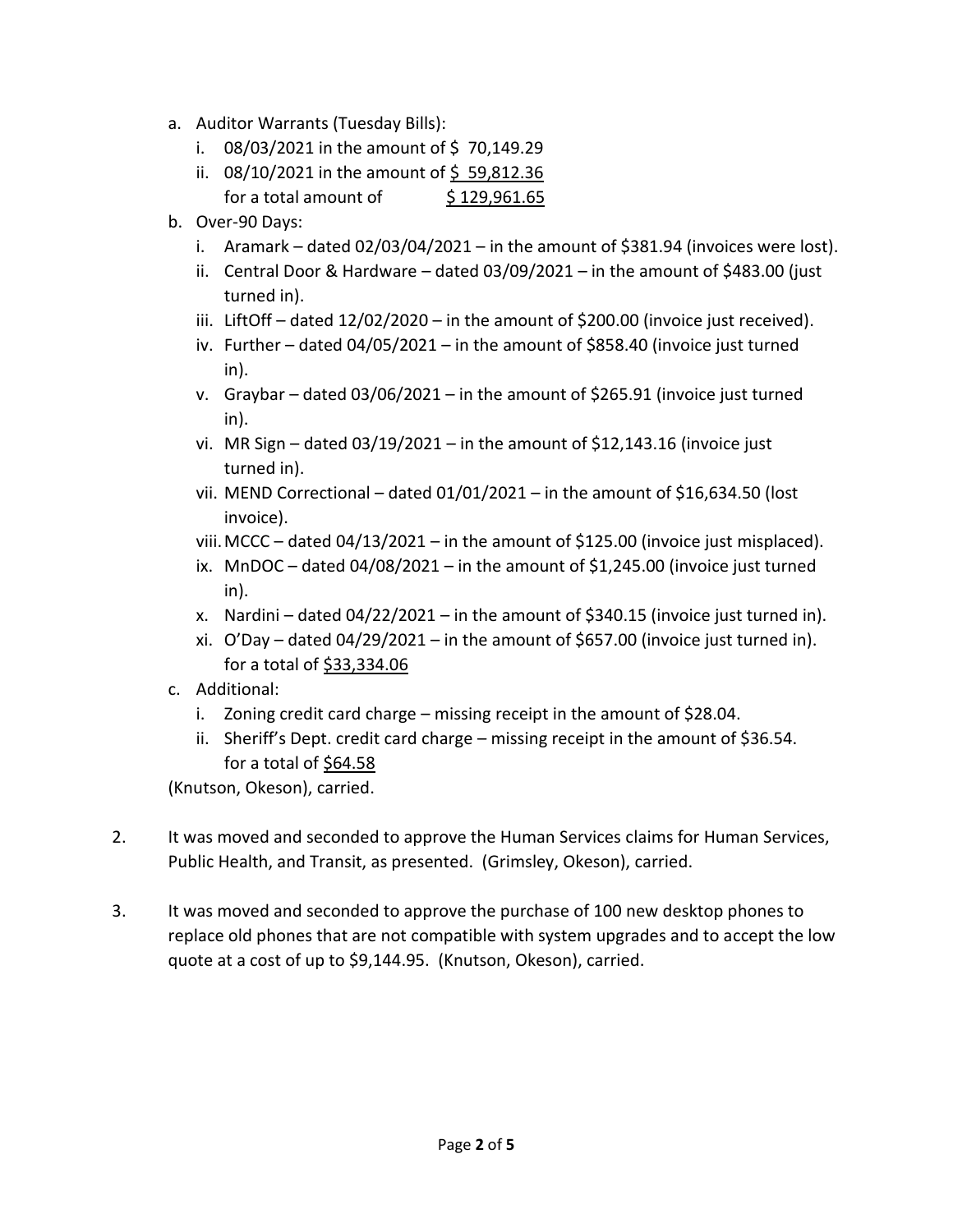# Auditor-Treasurer – Mary Hendrickson presented:

- 1. Licenses and Permits:
	- a. It was moved and seconded to approve the revision of Resolution 07-21-1A, which was approved at the Board meeting of July 6, 2021, for a Gambling Permit to conduct a raffle for the Cormorant Lions Club at the Cormorant Community Center in Cormorant Township, with a change in the date of the raffle to include September 23 and September 24, 2021. (Knutson, Grimsley), carried.
- 2. It was moved and seconded to accept the June 2021 Cash Comparison and Investment Summary, as presented. (Grimsley, Knutson), carried.
- 3. It was moved and seconded to approve Resolution 08-21-2A, that the terms of the upcoming Tax Forfeited Land Sale shall be ten percent (10%) down on the day of the sale plus all costs associated with the sale of said parcels, with balance of the total bid value due within thirty (30) days from the date of the sale, and with the sale to commence at 10:00 a.m., Saturday, October 23, 2021, and the County Auditor to publish a notice of sale as provided by law. (Knutson, Okeson), carried.

Sheriff – Todd Glander presented:

1. It was moved and seconded to approve the switch over of 24 phones and jet packs from Verizon to FirstNet for both cellular and data needs, for a dedicated network for public safety and at no additional cost to the County. (Knutson, Okeson), carried.

Land Use – Environmental Services – Steve Skoog presented:

- 1. It was moved and seconded to approve Resolution 08-21-2B, in consideration of transportation costs, to declare the 2021 Market Price for Mixed Municipal Solid Waste disposal at \$68.64 per ton. (Knutson, Vareberg), carried.
- 2. It was moved and seconded to approve the Capital Purchase request for a 2021 John Deere 624P Pay Loader from RDO Equipment at a cost of \$225,073.36 less \$70,000.00 for trade-in value of a 2014 CAT 638K, with a net cost of \$155,073.36. (Knutson, Vareberg), carried. It was noted that the quote includes installing foam in the loader tires and a full five-year warranty.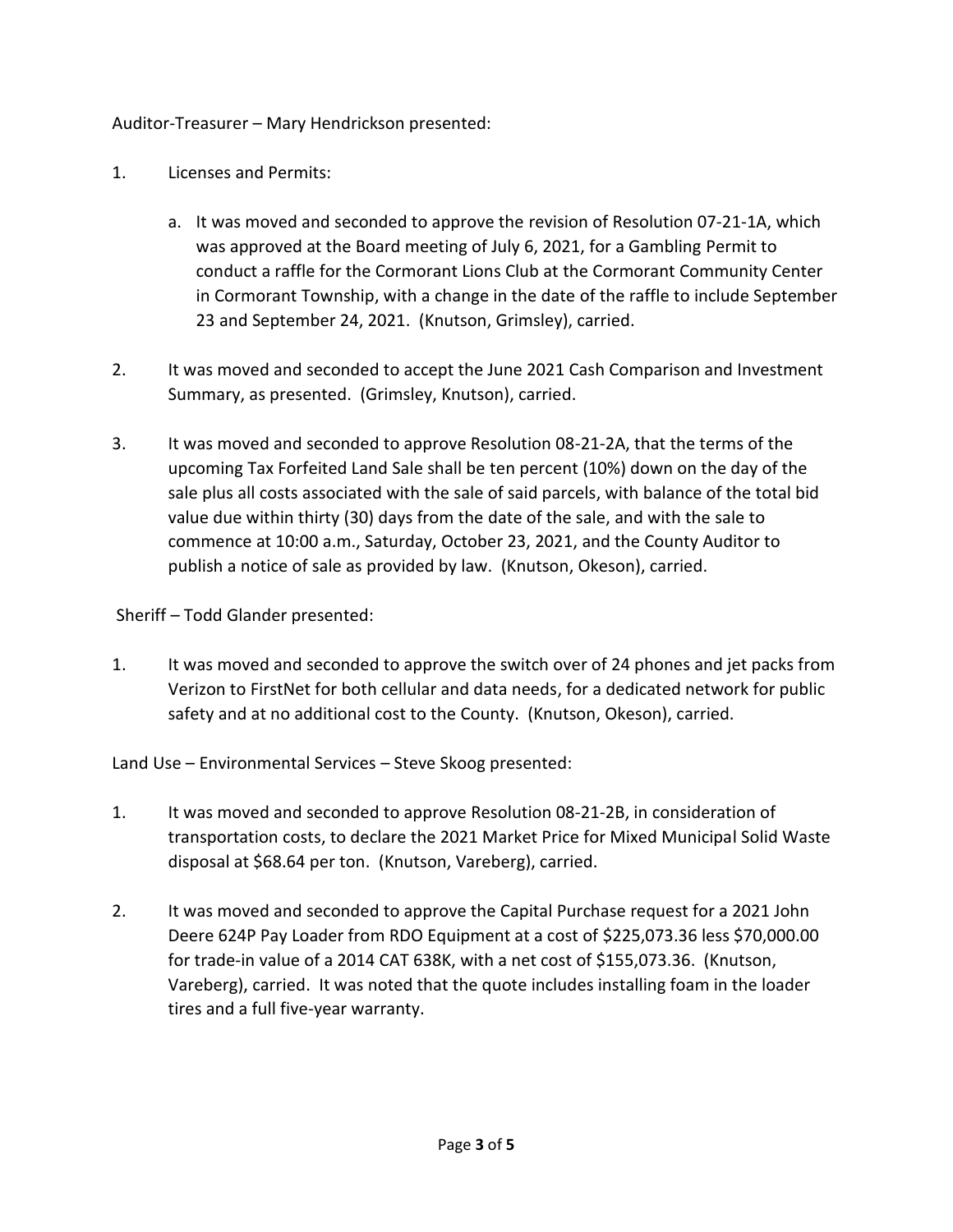# Planning & Zoning – Kyle Vareberg presented:

- 1. New Business
	- a. It was moved and seconded to concur with the Planning Commission (August 9, 2021), to approve the application as submitted by Danny M. Olson for a Final Plat for Royal Oaks, for the project located at TBD County Hwy. 4, Lake Park, MN (Parcel #: 06.0248.005). (Okeson, Knutson), carried.
- 2. Zoning Ordinance Amendments
	- a. It was moved and seconded to concur with the Planning Commission (August 9, 2021), to approve the amendment, as presented, to Zoning Ordinance: Chapter 2, Section 2, Letter A. – Planning Commission; Creation and Membership: "to allow any member of the Board of Adjustments to serve as the required member instead of only the Chairperson of the Board". (Knutson, Grimsley), carried.
	- b. It was moved and seconded to concur with the Planning Commission (August 9, 2021), to approve the amendment, as presented, to Zoning Ordinance: Chapter 5, Table 5-1, Letter E. – Commercial Planned Unit Development: "to require all commercial planned unit developments to be designated as a conditional use in any zoning district". (Grimsley, Knutson), carried.
- 3. Final Plat Acknowledgements
	- a. It was moved and seconded to approve the Final Plat Acknowledgement (two-mile extraterritorial) submitted by Lee W. Carlson and Kristina L. Carlson for Rock Ridge in Burlington Township. (Okeson, Grimsley), carried.
	- b. It was moved and seconded to approve the Final Plat Acknowledgement (two-mile extraterritorial) submitted by Gary P. Heitkamp and Carolyn I. Heitkamp for Anchor Klein in Detroit Township. (Knutson, Vareberg), carried.

Highway – Jim Olson presented:

- 1. Hay Cutting Spring Creek Township
	- a. Due to the drought and shortage of hay, a property owner inquired about cutting of hay in Spring Creek wetland back area owned by the County. The property owner is looking for direction from the Board on how best to proceed. There was overall support by the Board to move forward with cutting the hay, with the